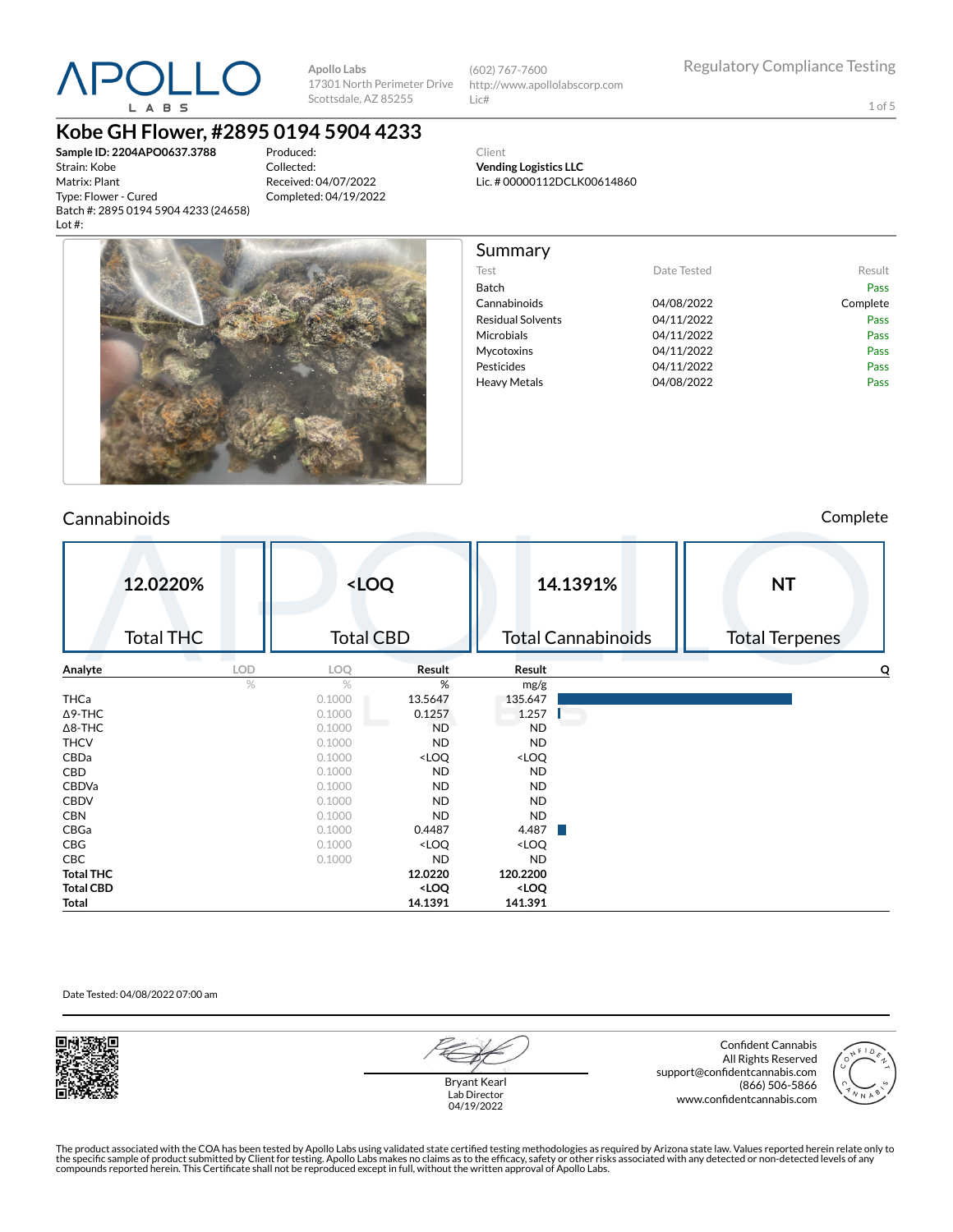

(602) 767-7600 http://www.apollolabscorp.com Lic#

2 of 5

# **Kobe GH Flower, #2895 0194 5904 4233**

**Sample ID: 2204APO0637.3788** Strain: Kobe Matrix: Plant Type: Flower - Cured Batch #: 2895 0194 5904 4233 (24658) Lot #:

Produced: Collected: Received: 04/07/2022 Completed: 04/19/2022

Client **Vending Logistics LLC** Lic. # 00000112DCLK00614860

# Pesticides **Passage of the Contract of Contract Contract of Contract Contract Contract Contract Contract Contract Contract Contract Contract Contract Contract Contract Contract Contract Contract Contract Contract Contract**

| Analyte             | LOO        | Limit      | Units      | <b>Status</b> | о              | Analyte            | LOO        | Limit      | Units      | <b>Status</b> | Q              |
|---------------------|------------|------------|------------|---------------|----------------|--------------------|------------|------------|------------|---------------|----------------|
|                     | <b>PPM</b> | <b>PPM</b> | <b>PPM</b> |               |                |                    | <b>PPM</b> | <b>PPM</b> | <b>PPM</b> |               |                |
| Abamectin           | 0.2500     | 0.5000     | <b>ND</b>  | Pass          | M <sub>2</sub> | Hexythiazox        | 0.5000     | 1.0000     | <b>ND</b>  | Pass          | V1 M1L1        |
| Acephate            | 0.2000     | 0.4000     | <b>ND</b>  | Pass          |                | Imazalil           | 0.1000     | 0.2000     | <b>ND</b>  | Pass          |                |
| Acequinocyl         | 1.0000     | 2.0000     | <b>ND</b>  | Pass          |                | Imidacloprid       | 0.2000     | 0.4000     | <b>ND</b>  | Pass          |                |
| Acetamiprid         | 0.1000     | 0.2000     | <b>ND</b>  | Pass          |                | Kresoxim Methyl    | 0.2000     | 0.4000     | <b>ND</b>  | Pass          |                |
| Aldicarb            | 0.2000     | 0.4000     | <b>ND</b>  | Pass          | V <sub>1</sub> | Malathion          | 0.1000     | 0.2000     | <b>ND</b>  | Pass          |                |
| Azoxystrobin        | 0.1000     | 0.2000     | <b>ND</b>  | Pass          |                | Metalaxyl          | 0.1000     | 0.2000     | <b>ND</b>  | Pass          |                |
| <b>Bifenazate</b>   | 0.1000     | 0.2000     | <b>ND</b>  | Pass          | V1L1           | Methiocarb         | 0.1000     | 0.2000     | <b>ND</b>  | Pass          | V1 M1L1        |
| <b>Bifenthrin</b>   | 0.1000     | 0.2000     | <b>ND</b>  | Pass          |                | Methomyl           | 0.2000     | 0.4000     | <b>ND</b>  | Pass          |                |
| <b>Boscalid</b>     | 0.2000     | 0.4000     | <b>ND</b>  | Pass          |                | Myclobutanil       | 0.1000     | 0.2000     | <b>ND</b>  | Pass          | V1 M1L1        |
| Carbaryl            | 0.1000     | 0.2000     | <b>ND</b>  | Pass          |                | Naled              | 0.2500     | 0.5000     | <b>ND</b>  | Pass          | V1L1           |
| Carbofuran          | 0.1000     | 0.2000     | <b>ND</b>  | Pass          |                | Oxamyl             | 0.5000     | 1.0000     | <b>ND</b>  | Pass          |                |
| Chlorantraniliprole | 0.1000     | 0.2000     | <b>ND</b>  | Pass          | V1M1           | Paclobutrazol      | 0.2000     | 0.4000     | <b>ND</b>  | Pass          |                |
| Chlorfenapyr        | 0.5000     | 1.0000     | <b>ND</b>  | Pass          |                | Permethrins        | 0.1000     | 0.2000     | <b>ND</b>  | Pass          |                |
| Chlorpyrifos        | 0.1000     | 0.2000     | <b>ND</b>  | Pass          |                | Phosmet            | 0.1000     | 0.2000     | <b>ND</b>  | Pass          |                |
| Clofentezine        | 0.1000     | 0.2000     | <b>ND</b>  | Pass          | V1 M1L1        | Piperonyl Butoxide | 1.0000     | 2.0000     | <b>ND</b>  | Pass          |                |
| Cyfluthrin          | 0.5000     | 1.0000     | <b>ND</b>  | Pass          |                | Prallethrin        | 0.1000     | 0.2000     | <b>ND</b>  | Pass          |                |
| Cypermethrin        | 0.5000     | 1.0000     | <b>ND</b>  | Pass          |                | Propiconazole      | 0.2000     | 0.4000     | <b>ND</b>  | Pass          | V1 M1L1        |
| Daminozide          | 0.5000     | 1.0000     | <b>ND</b>  | Pass          | V1 M1L1        | Propoxur           | 0.1000     | 0.2000     | <b>ND</b>  | Pass          |                |
| Diazinon            | 0.1000     | 0.2000     | <b>ND</b>  | Pass          |                | Pyrethrins         | 0.5000     | 1.0000     | <b>ND</b>  | Pass          |                |
| <b>Dichlorvos</b>   | 0.0500     | 0.1000     | <b>ND</b>  | Pass          |                | Pvridaben          | 0.1000     | 0.2000     | <b>ND</b>  | Pass          |                |
| Dimethoate          | 0.1000     | 0.2000     | <b>ND</b>  | Pass          |                | Spinosad           | 0.1000     | 0.2000     | <b>ND</b>  | Pass          | M1             |
| Ethoprophos         | 0.1000     | 0.2000     | <b>ND</b>  | Pass          |                | Spiromesifen       | 0.1000     | 0.2000     | <b>ND</b>  | Pass          |                |
| Etofenprox          | 0.2000     | 0.4000     | <b>ND</b>  | Pass          | M <sub>2</sub> | Spirotetramat      | 0.1000     | 0.2000     | <b>ND</b>  | Pass          |                |
| Etoxazole           | 0.1000     | 0.2000     | <b>ND</b>  | Pass          |                | Spiroxamine        | 0.2000     | 0.4000     | <b>ND</b>  | Pass          | M <sub>2</sub> |
| Fenoxycarb          | 0.1000     | 0.2000     | <b>ND</b>  | Pass          | V1 M1L1        | Tebuconazole       | 0.2000     | 0.4000     | <b>ND</b>  | Pass          |                |
| Fenpyroximate       | 0.2000     | 0.4000     | <b>ND</b>  | Pass          |                | Thiacloprid        | 0.1000     | 0.2000     | <b>ND</b>  | Pass          |                |
| Fipronil            | 0.2000     | 0.4000     | <b>ND</b>  | Pass          |                | Thiamethoxam       | 0.1000     | 0.2000     | <b>ND</b>  | Pass          | V1L1           |
| Flonicamid          | 0.5000     | 1.0000     | <b>ND</b>  | Pass          | V1 M1L1        | Trifloxystrobin    | 0.1000     | 0.2000     | <b>ND</b>  | Pass          |                |
| Fludioxonil         | 0.2000     | 0.4000     | <b>ND</b>  | Pass          |                |                    |            |            |            |               |                |

## **Herbicides**

| Analyte       | $\sim$<br>ームビトー    | Limit           | Units      | <b>Status</b> |                               |
|---------------|--------------------|-----------------|------------|---------------|-------------------------------|
|               | DDN.               | PPN.            | <b>PPM</b> |               |                               |
| Pendimethalin | $\wedge$<br>0.0500 | 1000<br>u. luuu | <b>ND</b>  | Pass          | $\overline{\phantom{a}}$<br>. |

Date Tested: 04/11/2022 07:00 am



Bryant Kearl Lab Director 04/19/2022

Confident Cannabis All Rights Reserved support@confidentcannabis.com (866) 506-5866 www.confidentcannabis.com

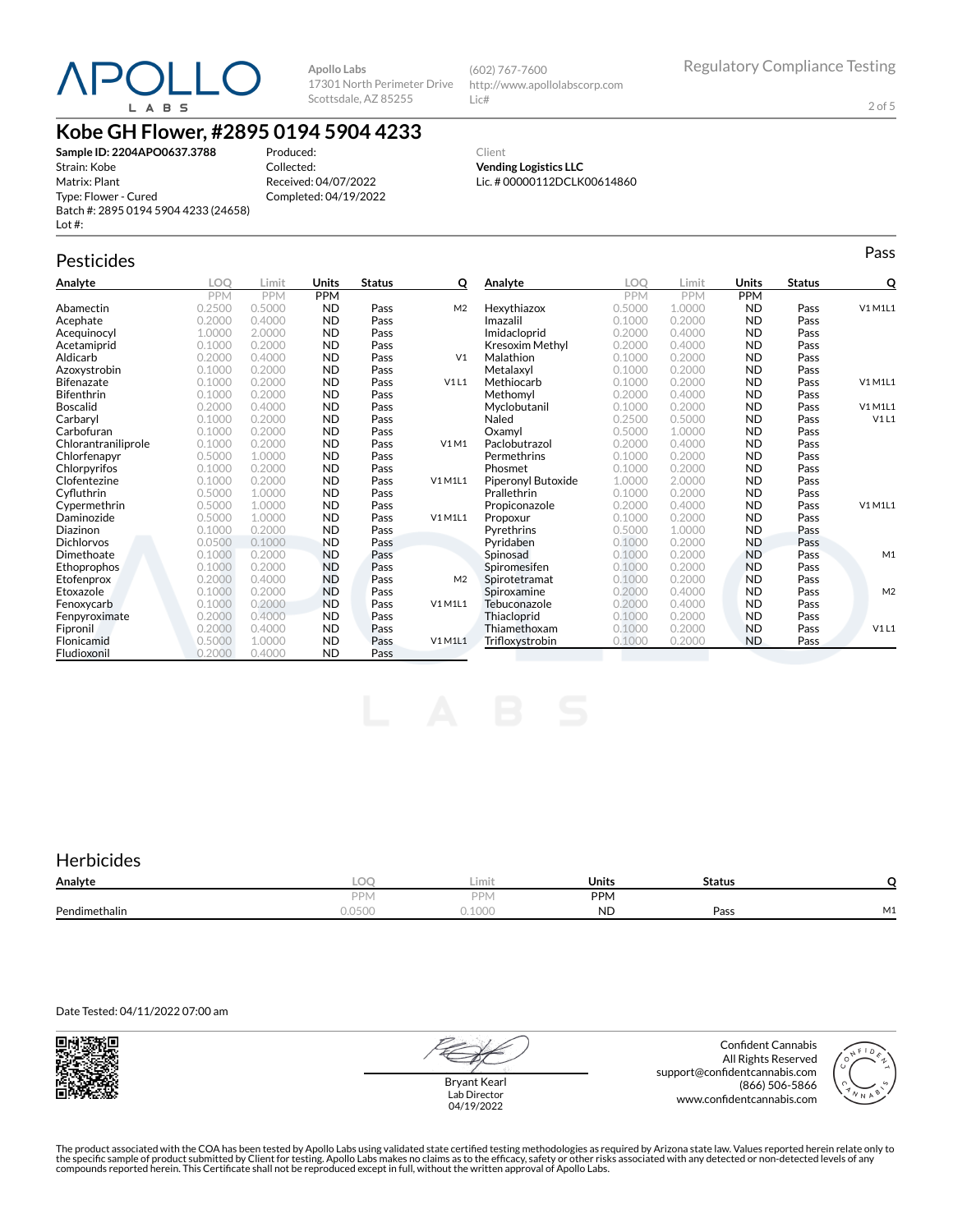

(602) 767-7600 http://www.apollolabscorp.com Lic#

3 of 5

# **Kobe GH Flower, #2895 0194 5904 4233**

**Sample ID: 2204APO0637.3788** Strain: Kobe Matrix: Plant Type: Flower - Cured Batch #: 2895 0194 5904 4233 (24658) Lot #:

Produced: Collected: Received: 04/07/2022 Completed: 04/19/2022

### Client **Vending Logistics LLC** Lic. # 00000112DCLK00614860

| <b>Microbials</b>     |                             |       |              |               | Pass |
|-----------------------|-----------------------------|-------|--------------|---------------|------|
| Analyte               | Limit                       |       | Result       | <b>Status</b> |      |
| Salmonella SPP        | Detected/Not Detected in 1g |       | <b>ND</b>    | Pass          |      |
| Aspergillus flavus    | Detected/Not Detected in 1g |       | <b>ND</b>    | Pass          |      |
| Aspergillus fumigatus | Detected/Not Detected in 1g |       | <b>ND</b>    | Pass          |      |
| Aspergillus niger     | Detected/Not Detected in 1g |       | <b>ND</b>    | Pass          |      |
| Aspergillus terreus   | Detected/Not Detected in 1g |       | <b>ND</b>    | Pass          |      |
| Analyte               | LOQ                         | Limit | Result       | <b>Status</b> |      |
|                       | CFU/g                       | CFU/g | CFU/g        |               |      |
| E. Coli               | 10.0                        | 100.0 | $< 10$ CFU/g | Pass          |      |

Date Tested: 04/11/2022 12:00 am

### Mycotoxins **Pass**

| Analyte                 | LOD   | ZOC   | Limit          | <b>Units</b> | <b>Status</b> |                |
|-------------------------|-------|-------|----------------|--------------|---------------|----------------|
|                         | µg/kg | µg/kg | µg/kg          | µg/kg        |               |                |
| <b>B1</b>               |       | 10    | 20             | <b>ND</b>    | Pass          |                |
| <b>B2</b>               |       | 10    | 20             | <b>ND</b>    | Pass          | L1             |
| G <sub>1</sub>          |       | 10    | 20             | <b>ND</b>    | Pass          | L1             |
| G <sub>2</sub>          |       | 10    | 20             | <b>ND</b>    | Pass          | V <sub>1</sub> |
| <b>Total Aflatoxins</b> |       | 10    | 20             | <b>ND</b>    | Pass          |                |
| Ochratoxin A            |       |       | 2 <sup>c</sup> | <b>ND</b>    | Pass          |                |



### Date Tested: 04/11/2022 07:00 am

### Heavy Metals **Pass**

| Analyte | LOD.      | LOC       | Limit     | <b>Units</b> | <b>Status</b> |  |
|---------|-----------|-----------|-----------|--------------|---------------|--|
|         | $\mu$ g/g | $\mu$ g/g | $\mu$ g/g | $\mu$ g/g    |               |  |
| Arsenic | 0.066     | 0.133     | 0.4       | <b>ND</b>    | Pass          |  |
| Cadmium | 0.066     | 0.133     | 0.4       | ND           | Pass          |  |
| Lead    | 0.166     | 0.333     |           | <b>ND</b>    | Pass          |  |
| Mercury | 0.2       | 0.4       | 12        | <b>ND</b>    | Pass          |  |

Date Tested: 04/08/2022 12:00 am



Bryant Kearl Lab Director 04/19/2022

Confident Cannabis All Rights Reserved support@confidentcannabis.com (866) 506-5866 www.confidentcannabis.com

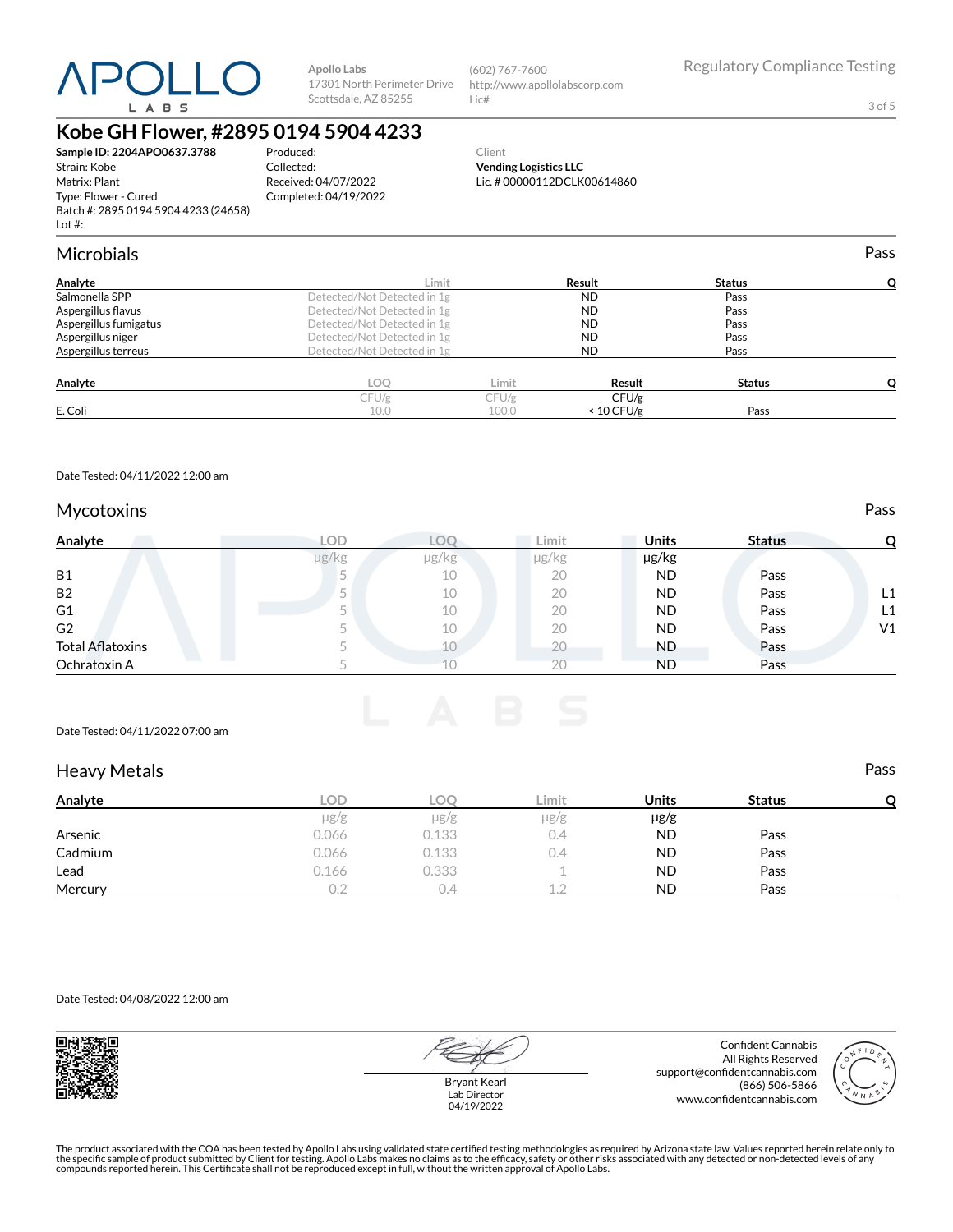

(602) 767-7600 http://www.apollolabscorp.com Lic#

4 of 5

# **Kobe GH Flower, #2895 0194 5904 4233**

**Sample ID: 2204APO0637.3788** Strain: Kobe Matrix: Plant Type: Flower - Cured Batch #: 2895 0194 5904 4233 (24658) Lot #:

Produced: Collected: Received: 04/07/2022 Completed: 04/19/2022

Client **Vending Logistics LLC** Lic. # 00000112DCLK00614860

### Residual Solvents

| Analyte                 | <b>LOO</b> | Limit      | Mass       | <b>Status</b> | Q    |
|-------------------------|------------|------------|------------|---------------|------|
|                         | <b>PPM</b> | <b>PPM</b> | <b>PPM</b> |               | Pass |
| Acetone                 | 381.0000   | 1000.0000  | ND.        | Pass          |      |
| Acetonitrile            | 154.0000   | 410.0000   | ND.        | Pass          |      |
| <b>Benzene</b>          | 1.0000     | 2.0000     | ND.        | Pass          |      |
| <b>Butanes</b>          | 1914.0000  | 5000.0000  | ND.        | Pass          |      |
| Chloroform              | 24.0000    | 60.0000    | ND.        | Pass          |      |
| Dichloromethane         | 231.0000   | 600.0000   | <b>ND</b>  | Pass          |      |
| Ethanol                 | 1910.0000  | 5000.0000  | ND.        | Pass          |      |
| Ethyl-Acetate           | 1907.0000  | 5000.0000  | <b>ND</b>  | Pass          |      |
| Ethyl-Ether             | 1901.0000  | 5000.0000  | ND.        | Pass          |      |
| n-Heptane               | 1892.0000  | 5000.0000  | ND.        | Pass          |      |
| Hexanes                 | 115.0000   | 290,0000   | ND.        | Pass          |      |
| Isopropanol             | 1915.0000  | 5000.0000  | ND.        | Pass          |      |
| Isopropyl-Acetate       | 1908.0000  | 5000.0000  | ND.        | Pass          |      |
| Methanol                | 1141.0000  | 3000.0000  | ND.        | Pass          |      |
| Pentane                 | 1923.0000  | 5000.0000  | ND.        | Pass          |      |
| Propane                 | 1907.0000  | 5000.0000  | ND.        | Pass          |      |
| Toluene                 | 343,0000   | 890,0000   | ND.        | Pass          |      |
| Xylenes + Ethyl Benzene | 841.0000   | 2170.0000  | <b>ND</b>  | Pass          |      |
|                         |            |            |            |               |      |

Date Tested: 04/11/2022 07:00 am



Confident Cannabis All Rights Reserved support@confidentcannabis.com (866) 506-5866 www.confidentcannabis.com



Bryant Kearl Lab Director 04/19/2022